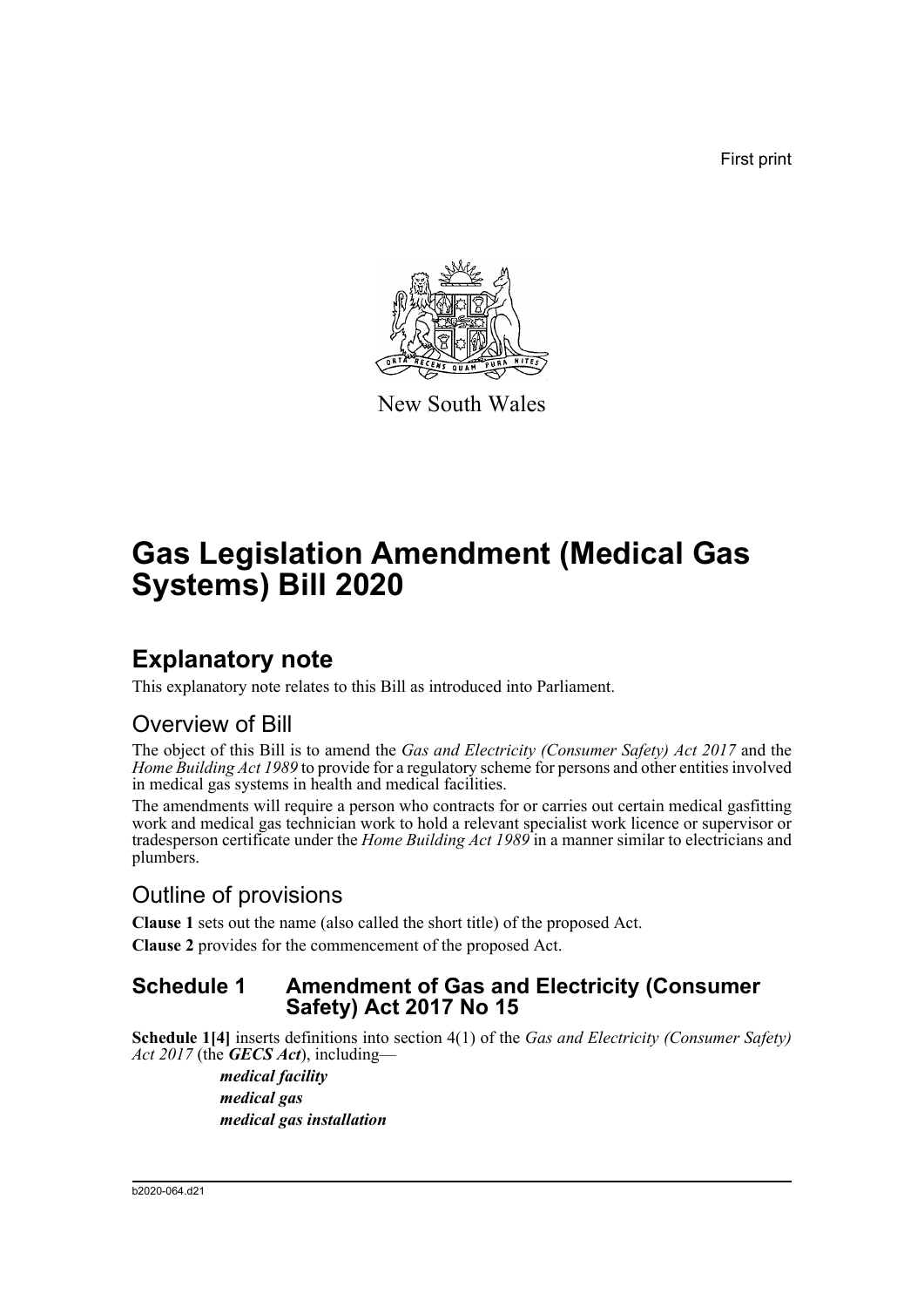#### *medical gas technician work medical gasfitting work*

**Schedule 1[1]–[3]** make consequential amendments to other definitions.

**Schedule 1[5]** inserts proposed section 5A into the GECS Act to provide that the provisions of Parts 6 (Accident reporting and investigations) and 7 (Enforcement) of that Act extend to medical gasfitting work and medical gas technician work.

**Schedule 1[6]** inserts proposed Part 5A (proposed sections 38A–38F) into the GECS Act.

**Proposed section 38A** makes it an offence for a person to carry out medical gasfitting work or medical gas technician work, or employ any other person to carry out medical gasfitting work or medical gas technician work, unless the person by whom the work is carried out is appropriately certified or does so under appropriate supervision.

The proposed offence carries a maximum penalty of  $1,000$  penalty units in the case of a corporation and 200 penalty units in the case of an individual.

**Proposed section 38B** makes it an offence for a person to carry out medical gasfitting work or medical gas technician work otherwise than in accordance with the following—

- (a) any standards or requirements prescribed by the regulations under the GECS Act for the purposes of the proposed section,
- (b) any standards or requirements specified by the Secretary of the Ministry of Health by order in writing and published on the website of the Ministry of Health.

The proposed offence carries a maximum penalty of—

- (a) in the case of an individual—
	- (i) 500 penalty units for a first offence, or
	- (ii) 750 penalty units or imprisonment for 2 years, or both, for a second or subsequent offence, or
- (b) in the case of a corporation—
	- (i) 5,000 penalty units for a first offence, or
	- (ii) 7,500 penalty units for a second or subsequent offence.

**Proposed section 38C** provides that a person responsible for a medical gas installation at a place (being the occupier of the place or, if there is no occupier, any owner of the place) must, to the best of the person's ability and knowledge, ensure that any parts of the gas installation that are prescribed by the regulations under the GECS Act are maintained in accordance with the regulations while the installation remains connected to the source of the supply of medical gas. The proposed offence carries a maximum penalty of 500 penalty units in the case of a corporation and 150 penalty units in the case of an individual.

**Proposed section 38D** provides that a person who carries out any type of work for fee or reward at or near a place where a medical gas installation is located must ensure that the carrying out of the work, and the work, do not interfere with the installation in a way that adversely affects the safety of the installation.

The proposed section also provides that a person who—

- (a) carries out any type of work at or near a place where a medical gas installation is located, and
- (b) carries out the work in a way that adversely affects the safety of the installation, and
- (c) knows, or ought to have known, that the installation has been adversely affected,

must, as soon as is reasonably practicable after becoming aware that the installation has been adversely affected, take reasonable steps to make the installation safe.

The proposed offences carry a maximum penalty of 500 penalty units in the case of a corporation and 200 penalty units in the case of an individual.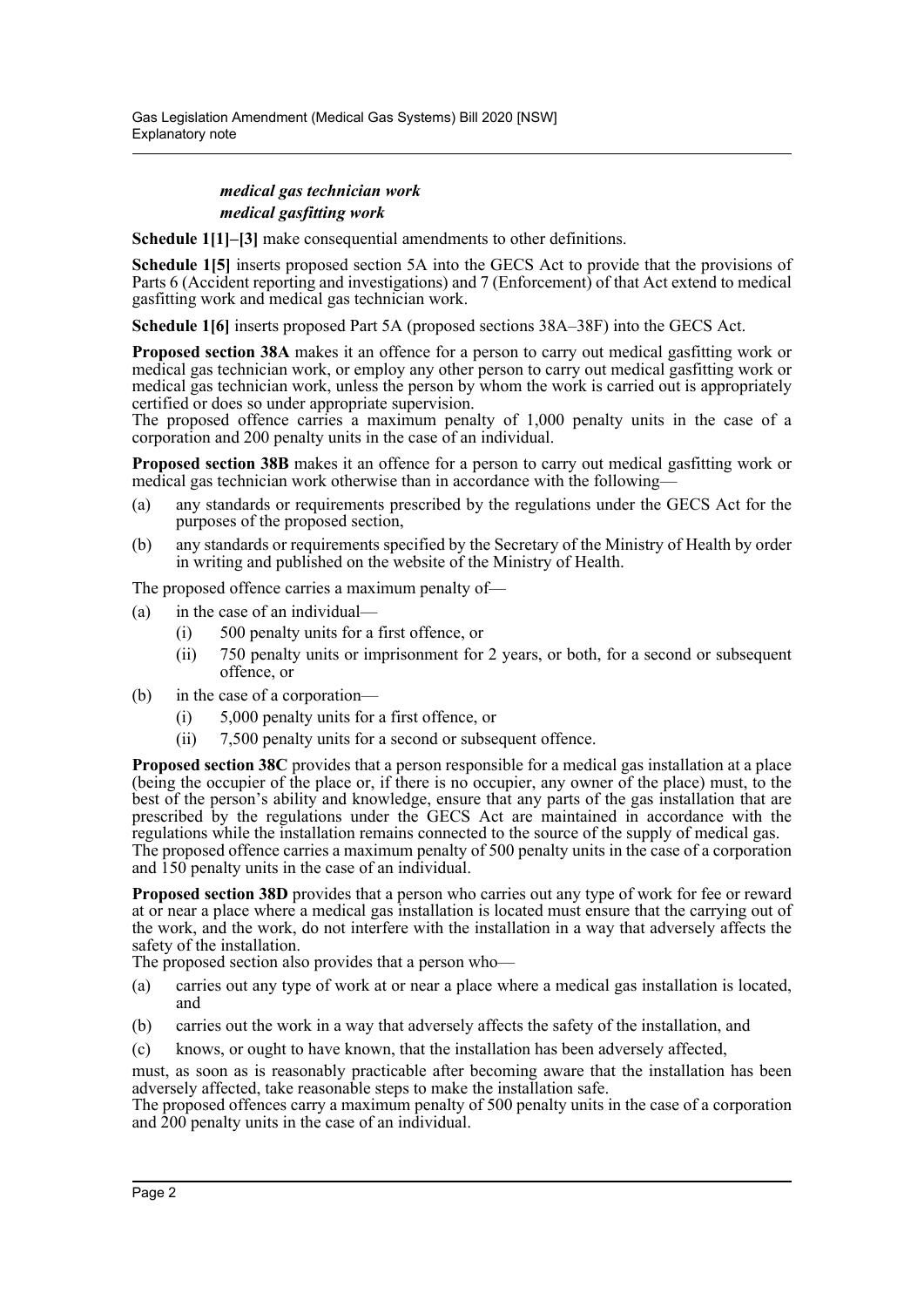**Proposed section 38E** requires the responsible person for medical gasfitting work carried out on land to give written notice of any defective medical gas installation on the land discovered in the course of carrying out the work to the owner of the land and the occupier of the land. If the defective medical gas installation poses an imminent risk to public health or safety the responsible person must also notify the Commissioner for Fair Trading.

**Proposed section 38F** provides that regulations under the GECS Act may make provision for or with respect to the following matters—

- (a) testing, inspection and compliance requirements that must be carried out on completion of medical gasfitting work,
- (b) the use and maintenance of medical gas installations,
- (c) the connection of containers, regulators or appliances to medical gas installations.

**Schedule 1[8]** amends section 40 of the GECS Act to provide that the occupier of the place at which a serious medical gas accident occurs (or any other person that the regulations under that Act may prescribe) must notify the Commissioner for Fair Trading within 24 hours after the accident.

**Schedule 1[9]** substitutes section 44 of the GECS Act to make consequential changes concerning arrangements between public authorities (now including the Secretary of the Ministry of Health) regarding certain investigable incidents. **Schedule 1[7]**, **[10]–[13]** and **[15]–[17]** make other consequential amendments.

**Schedule 1[14]** inserts proposed section 68A into the GECS Act to provide for the operation of continuing offences.

**Schedule 1[18]** provides for a 6-month transitional exemption from the operation of proposed section 38A.

### **Schedule 2 Amendment of Home Building Act 1989 No 147**

**Schedule 2[4]** amends the definition of *specialist work* in Schedule 1 to the *Home Building Act 1989* (the *HB Act*) to include medical gasfitting work or medical gas technician work to give effect to the object of this Bill.

Among other provisions and requirements, Part 2 of the HB Act provides that a person must not do, or contract to do, specialist work unless the person holds the appropriate licence or tradesperson certificate. Those licences and certificates are issued under Part 3 of the HB Act. **Schedule 2[3]** makes a consequential amendment.

**Schedule 2[1] and [2]** amend section 47 of the HB Act to provide that the holder of an authority (such as a licence or certificate) in the case of a person performing medical gas technician work must immediately produce the authority for inspection on demand by a chief executive officer, or a person nominated in writing by a chief executive officer, of a medical facility.

**Schedule 2[5]** provides for a 6-month transitional exemption from the operation of sections 4, 5, 12 and 16 of the HB Act in relation to specialist work that is medical gasfitting work or medical gas technician work.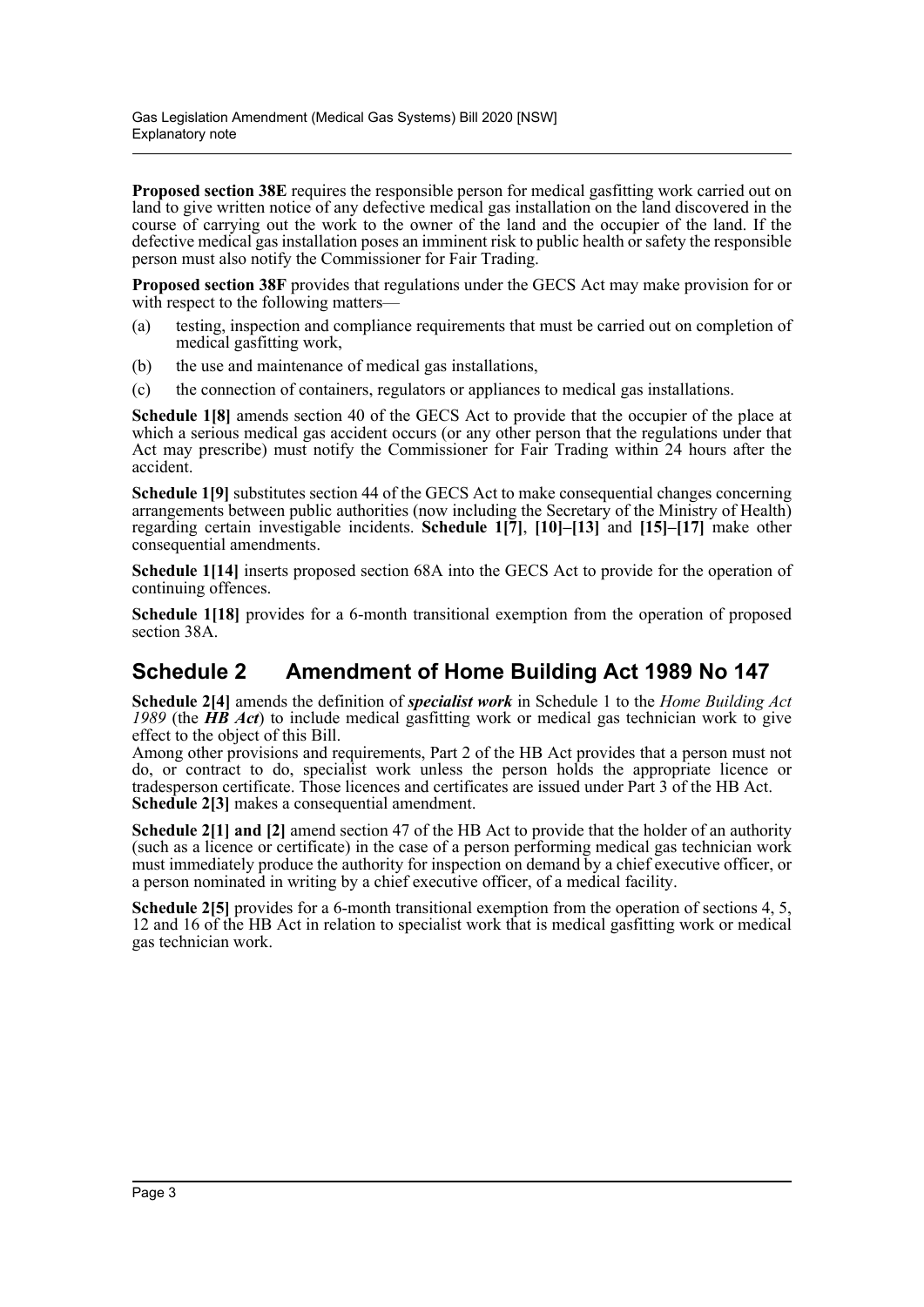First print



New South Wales

# **Gas Legislation Amendment (Medical Gas Systems) Bill 2020**

## **Contents**

|            |                                                                             | Page |
|------------|-----------------------------------------------------------------------------|------|
|            | Name of Act                                                                 |      |
|            | Commencement                                                                | 2    |
| Schedule 1 | Amendment of Gas and Electricity (Consumer Safety) Act 2017<br><b>No 15</b> |      |
| Schedule 2 | Amendment of Home Building Act 1989 No 147                                  | 10   |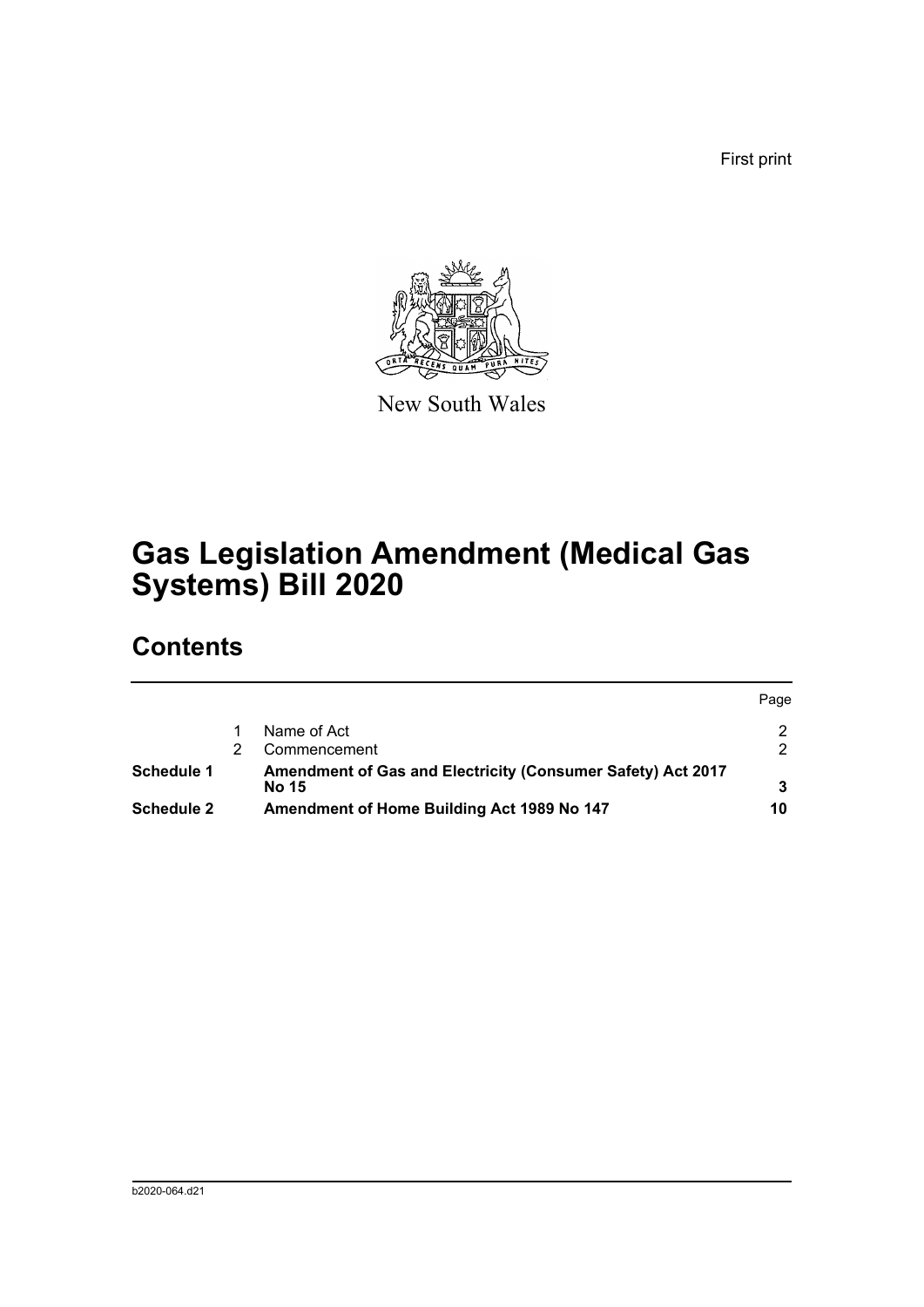

New South Wales

# **Gas Legislation Amendment (Medical Gas Systems) Bill 2020**

No , 2020

### **A Bill for**

An Act to amend the *Gas and Electricity (Consumer Safety) Act 2017* and *Home Building Act 1989* to provide for a regulatory scheme for persons and other entities involved in medical gas systems in health and medical facilities; and for related purposes.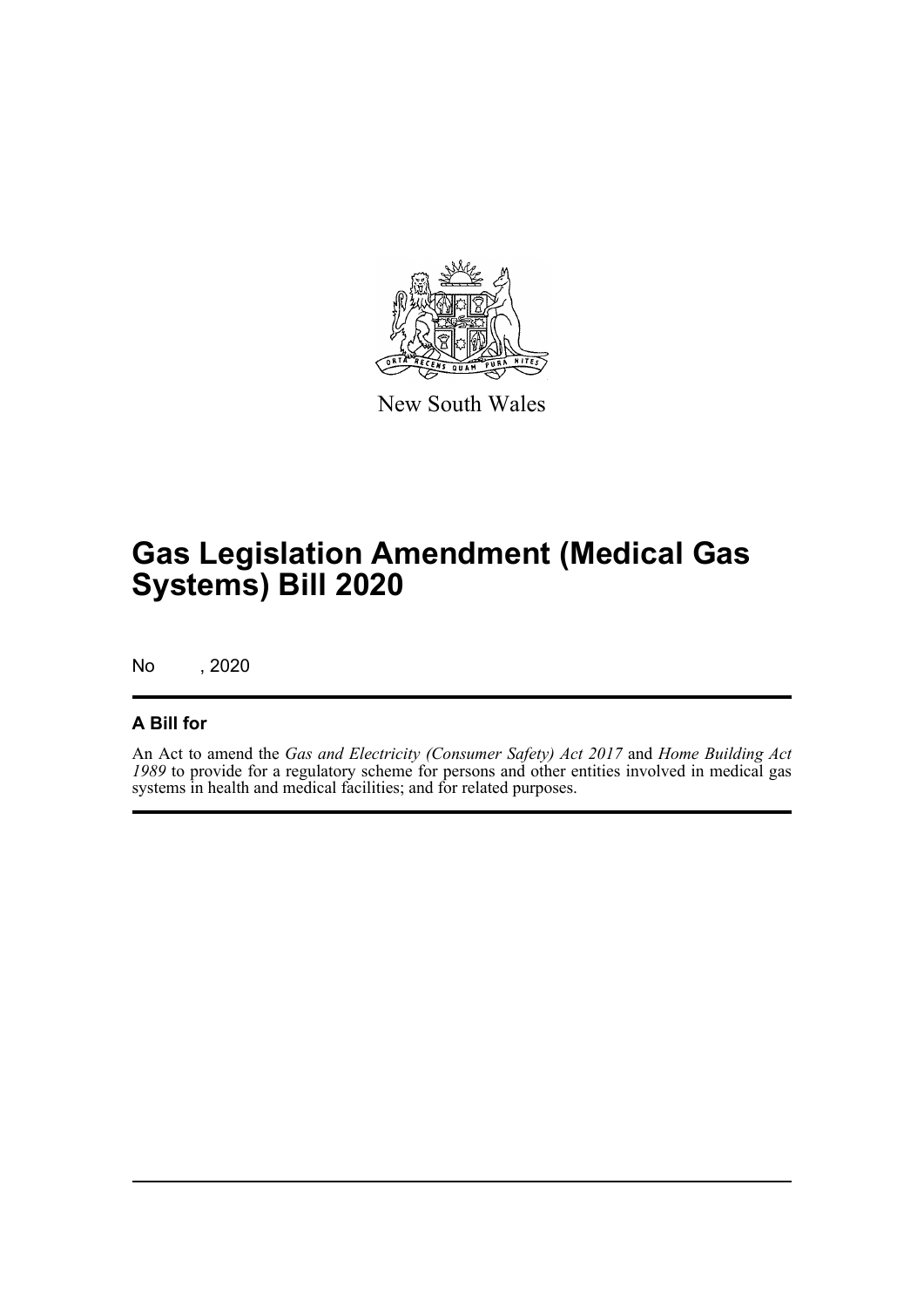Gas Legislation Amendment (Medical Gas Systems) Bill 2020 [NSW]

<span id="page-5-1"></span><span id="page-5-0"></span>

| The Legislature of New South Wales enacts—                                |   |
|---------------------------------------------------------------------------|---|
| Name of Act                                                               | 2 |
| This Act is the Gas Legislation Amendment (Medical Gas Systems) Act 2020. | 3 |
| Commencement                                                              | 4 |
| This Act commences on 1 November 2020.                                    |   |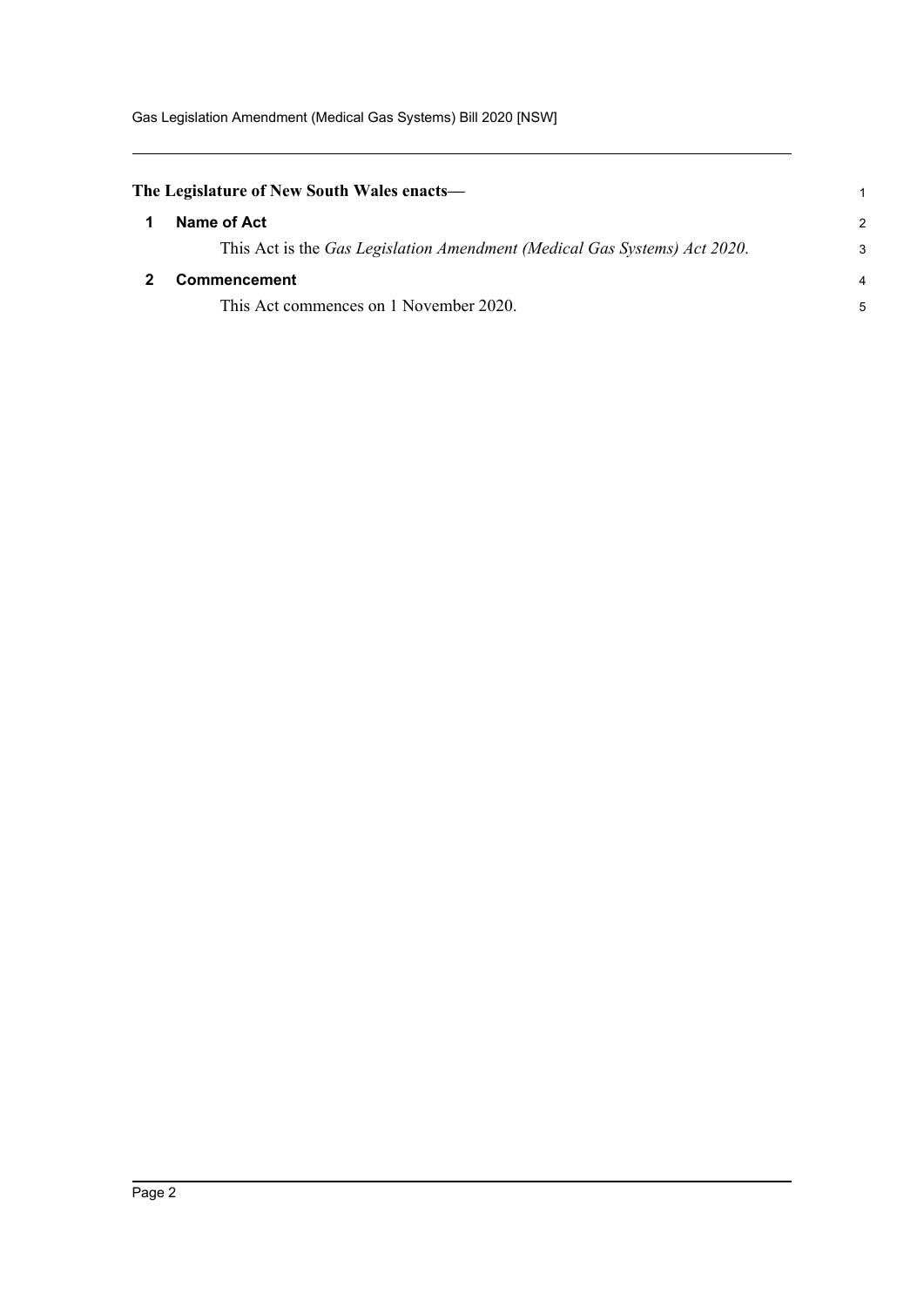<span id="page-6-0"></span>

| <b>Schedule 1</b> |                                                                            | <b>Amendment of Gas and Electricity (Consumer</b><br><b>Safety) Act 2017 No 15</b>                                                                      |          |  |  |  |
|-------------------|----------------------------------------------------------------------------|---------------------------------------------------------------------------------------------------------------------------------------------------------|----------|--|--|--|
| [1]               | <b>Section 4 Definitions</b>                                               |                                                                                                                                                         | 3        |  |  |  |
|                   |                                                                            | Omit "this Act." from the definition of <b>gas</b> in section 4(1). Insert instead—                                                                     | 4        |  |  |  |
|                   |                                                                            | this Act,                                                                                                                                               | 5        |  |  |  |
|                   |                                                                            | but does not include a medical gas.                                                                                                                     | 6        |  |  |  |
| [2]               |                                                                            | Section 4(1), definition of "gas appliance"                                                                                                             | 7        |  |  |  |
|                   | vehicle, vessel or machine.".                                              | Omit "not include an internal combustion engine that is installed in, or forms part of, a                                                               | 8<br>9   |  |  |  |
|                   | Insert instead-                                                            |                                                                                                                                                         | 10       |  |  |  |
|                   |                                                                            | not include-                                                                                                                                            | 11       |  |  |  |
|                   |                                                                            | an internal combustion engine that is installed in, or forms part of, a<br>(a)<br>vehicle, vessel or machine, or                                        | 12<br>13 |  |  |  |
|                   |                                                                            | an appliance used in a medical facility for the supply or removal of a<br>(b)<br>medical gas.                                                           | 14<br>15 |  |  |  |
| [3]               |                                                                            | Section 4(1), definition of "gas installation"                                                                                                          | 16       |  |  |  |
|                   |                                                                            | Omit "not include an autogas installation." Insert instead—                                                                                             | 17       |  |  |  |
|                   |                                                                            | not include-                                                                                                                                            | 18       |  |  |  |
|                   |                                                                            | an autogas installation, or<br>(c)                                                                                                                      | 19       |  |  |  |
|                   |                                                                            | a medical gas installation.<br>(d)                                                                                                                      | 20       |  |  |  |
| [4]               | Section 4(1)                                                               |                                                                                                                                                         | 21       |  |  |  |
|                   | Insert in alphabetical order-                                              |                                                                                                                                                         |          |  |  |  |
|                   | <i>maintenance</i> includes work or repairs prescribed by the regulations. |                                                                                                                                                         |          |  |  |  |
|                   |                                                                            | <i>medical facility</i> means the following—                                                                                                            | 24       |  |  |  |
|                   |                                                                            | a hospital within the meaning of the <i>Public Health Act 2010</i> ,<br>(a)                                                                             | 25       |  |  |  |
|                   |                                                                            | any other place where medical gas is supplied or removed,<br>(b)                                                                                        | 26       |  |  |  |
|                   |                                                                            | any place prescribed by the regulations for the purposes of this<br>(c)<br>definition,                                                                  | 27<br>28 |  |  |  |
|                   |                                                                            | but does not include a place excluded from this definition by the regulations.                                                                          | 29       |  |  |  |
|                   |                                                                            | <i>medical gas</i> means a substance used for medical purposes and prescribed by<br>the regulations as a medical gas.                                   | 30<br>31 |  |  |  |
|                   |                                                                            | medical gas installation means a reticulated system of pipes, hoses or lines<br>that conveys or controls the supply or removal of medical gas, and—     | 32<br>33 |  |  |  |
|                   |                                                                            | includes anything prescribed by the regulations for the purposes of this<br>(a)<br>definition, and                                                      | 34<br>35 |  |  |  |
|                   |                                                                            | does not include anything excluded from this definition by the<br>(b)<br>regulations.                                                                   | 36<br>37 |  |  |  |
|                   |                                                                            | medical gas technician work means the commissioning, maintenance, testing,<br>verification or certification of a medical gas installation.              | 38<br>39 |  |  |  |
|                   |                                                                            | medical gasfitting work means the construction, installation, replacement,<br>repair, alteration, maintenance or testing of a medical gas installation. | 40<br>41 |  |  |  |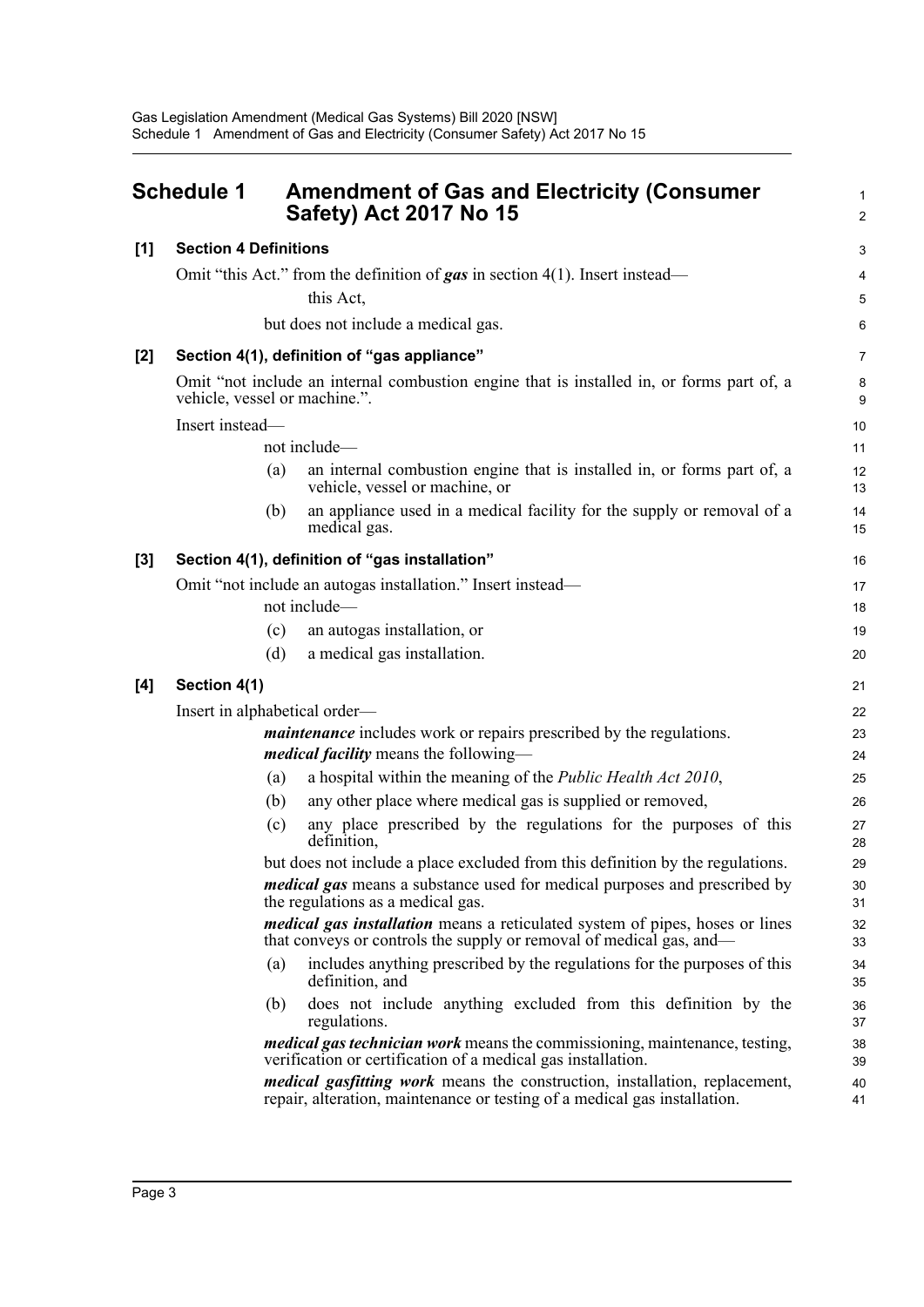Gas Legislation Amendment (Medical Gas Systems) Bill 2020 [NSW] Schedule 1 Amendment of Gas and Electricity (Consumer Safety) Act 2017 No 15

| $\left[ 5\right]$ |                     | <b>Section 5A</b>                                                                         |     |                                                                                                                                                                                                                                                         | $\mathbf{1}$         |  |  |  |
|-------------------|---------------------|-------------------------------------------------------------------------------------------|-----|---------------------------------------------------------------------------------------------------------------------------------------------------------------------------------------------------------------------------------------------------------|----------------------|--|--|--|
|                   |                     | Insert after section 5—                                                                   |     |                                                                                                                                                                                                                                                         | $\overline{2}$       |  |  |  |
|                   | <b>5A</b>           | Parts 6 and 7 of Act extend to medical gasfitting work and medical gas<br>technician work |     |                                                                                                                                                                                                                                                         |                      |  |  |  |
|                   |                     | (1)                                                                                       |     | Parts 6 (Accident reporting and investigations) and 7 (Enforcement) extend,<br>with any necessary modifications, to medical gasfitting work and medical gas<br>technician work and for that purpose a reference in those Parts to-                      |                      |  |  |  |
|                   |                     |                                                                                           | (a) | gas is taken to include a reference to <i>medical</i> gas, and                                                                                                                                                                                          | 8                    |  |  |  |
|                   |                     |                                                                                           | (b) | a gas installation is taken to include a reference to a <i>medical</i> gas<br><i>installation</i> , and                                                                                                                                                 | $9\,$<br>10          |  |  |  |
|                   |                     |                                                                                           | (c) | <i>gasfitting work</i> is taken to include a reference to <i>medical gasfitting</i><br>work and <i>medical</i> gas <i>technician</i> work, and                                                                                                          | 11<br>12             |  |  |  |
|                   |                     |                                                                                           | (d) | an <i>authorised gasfitter</i> is taken to include a reference to a person who<br>is authorised under this Act to carry out medical gasfitting work or<br>medical gas technician work, and                                                              | 13<br>14<br>15       |  |  |  |
|                   |                     |                                                                                           | (e) | a serious gas accident is taken to include a reference to a serious<br>medical gas accident.                                                                                                                                                            | 16<br>17             |  |  |  |
|                   |                     | (2)                                                                                       |     | In this section-                                                                                                                                                                                                                                        | 18                   |  |  |  |
|                   |                     |                                                                                           |     | serious medical gas accident means an accident—                                                                                                                                                                                                         | 19                   |  |  |  |
|                   |                     |                                                                                           | (a) | caused by the use of a medical gas installation or by work carried out on<br>a medical gas installation, and                                                                                                                                            | 20<br>21             |  |  |  |
|                   |                     |                                                                                           | (b) | as a consequence of which a person dies or suffers permanent disability,<br>is hospitalised, receives treatment from a registered health practitioner<br>or is unable to attend work for any period of time.                                            | 22<br>23<br>24       |  |  |  |
| [6]               | Part 5A             |                                                                                           |     |                                                                                                                                                                                                                                                         | 25                   |  |  |  |
|                   |                     | Insert after section 38—                                                                  |     |                                                                                                                                                                                                                                                         | 26                   |  |  |  |
|                   | Part 5A Medical gas |                                                                                           |     |                                                                                                                                                                                                                                                         |                      |  |  |  |
|                   | <b>Division 1</b>   |                                                                                           |     | Medical gasfitting work and medical gas technician<br>work                                                                                                                                                                                              | 28<br>29             |  |  |  |
|                   | 38A                 | Work to be carried out by qualified persons                                               |     |                                                                                                                                                                                                                                                         |                      |  |  |  |
|                   |                     | (1)                                                                                       |     | A person must not carry out medical gasfitting work or medical gas technician<br>work, or employ any other person to carry out medical gasfitting work or<br>medical gas technician work, unless the person by whom the work is carried<br>out does so- | 31<br>32<br>33<br>34 |  |  |  |
|                   |                     |                                                                                           | (a) | under the authority of an appropriate supervisor certificate, or                                                                                                                                                                                        | 35                   |  |  |  |
|                   |                     |                                                                                           | (b) | under the authority of an appropriate tradesperson certificate and under<br>the general supervision of the holder of an appropriate supervisor<br>certificate, or                                                                                       | 36<br>37<br>38       |  |  |  |
|                   |                     |                                                                                           | (c) | under the immediate supervision of the holder of an appropriate<br>supervisor certificate.                                                                                                                                                              | 39<br>40             |  |  |  |
|                   |                     |                                                                                           |     | Maximum penalty— $1,000$ penalty units in the case of a corporation and 200<br>penalty units in the case of an individual.                                                                                                                              | 41<br>42             |  |  |  |
|                   |                     | (2)                                                                                       |     | In this section-                                                                                                                                                                                                                                        | 43                   |  |  |  |
|                   |                     |                                                                                           |     |                                                                                                                                                                                                                                                         |                      |  |  |  |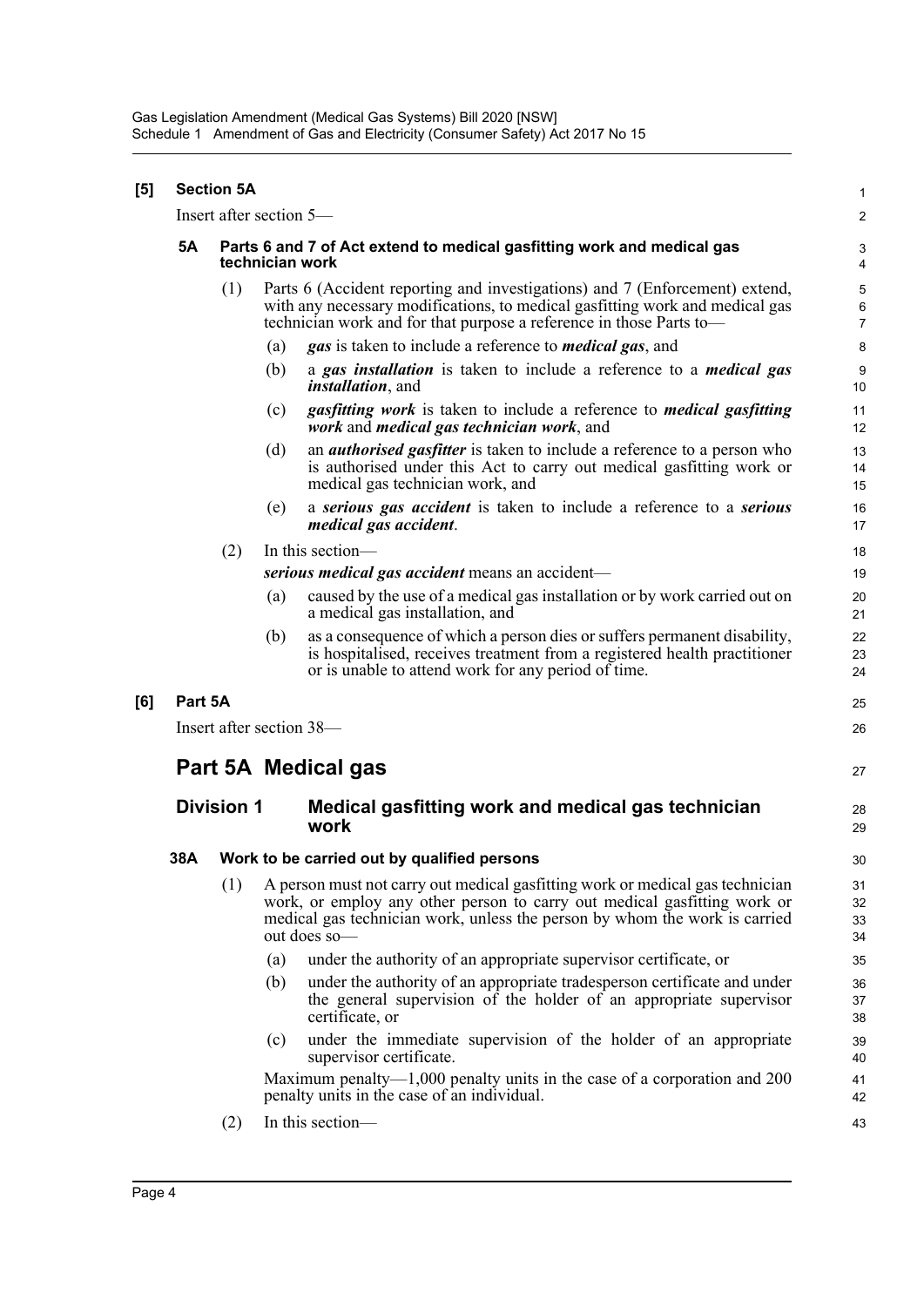|     |                   |          | <i>supervisor certificate</i> , in relation to a particular kind of medical gasfitting<br>work or medical gas technician work, means a supervisor certificate in force<br>under the <i>Home Building Act 1989</i> authorising the holder to carry out, and to<br>supervise, that kind of work, and includes a licence endorsed under that Act to<br>show that it is the equivalent of the certificate concerned.<br>tradesperson certificate, in relation to a particular kind of medical gasfitting<br>work or medical gas technician work, means a tradesperson certificate in force<br>under the <i>Home Building Act 1989</i> authorising the holder to carry out that kind<br>of work under general supervision. | 1<br>$\overline{c}$<br>3<br>4<br>5<br>6<br>7<br>8<br>9 |  |  |  |
|-----|-------------------|----------|-----------------------------------------------------------------------------------------------------------------------------------------------------------------------------------------------------------------------------------------------------------------------------------------------------------------------------------------------------------------------------------------------------------------------------------------------------------------------------------------------------------------------------------------------------------------------------------------------------------------------------------------------------------------------------------------------------------------------|--------------------------------------------------------|--|--|--|
| 38B |                   |          | Work to comply with regulations                                                                                                                                                                                                                                                                                                                                                                                                                                                                                                                                                                                                                                                                                       | 10                                                     |  |  |  |
|     | (1)               |          | A person must not carry out medical gasfitting work or medical gas technician<br>11<br>work otherwise than in accordance with the following—<br>12                                                                                                                                                                                                                                                                                                                                                                                                                                                                                                                                                                    |                                                        |  |  |  |
|     |                   | (a)      | any standards or requirements prescribed by the regulations for the<br>purposes of this section,                                                                                                                                                                                                                                                                                                                                                                                                                                                                                                                                                                                                                      | 13<br>14                                               |  |  |  |
|     |                   | (b)      | any standards or requirements specified by the Health Secretary by<br>order in writing and published on the website of the Ministry of Health.                                                                                                                                                                                                                                                                                                                                                                                                                                                                                                                                                                        | 15<br>16                                               |  |  |  |
|     |                   |          | Maximum penalty—                                                                                                                                                                                                                                                                                                                                                                                                                                                                                                                                                                                                                                                                                                      | 17                                                     |  |  |  |
|     |                   | (a)      | in the case of an individual—                                                                                                                                                                                                                                                                                                                                                                                                                                                                                                                                                                                                                                                                                         | 18                                                     |  |  |  |
|     |                   |          | 500 penalty units for a first offence, or<br>(i)                                                                                                                                                                                                                                                                                                                                                                                                                                                                                                                                                                                                                                                                      | 19                                                     |  |  |  |
|     |                   |          | (ii)<br>750 penalty units or imprisonment for 2 years, or both, for a<br>second or subsequent offence, or                                                                                                                                                                                                                                                                                                                                                                                                                                                                                                                                                                                                             | 20<br>21                                               |  |  |  |
|     |                   | (b)      | in the case of a corporation—                                                                                                                                                                                                                                                                                                                                                                                                                                                                                                                                                                                                                                                                                         | 22                                                     |  |  |  |
|     |                   |          | 5,000 penalty units for a first offence, or<br>(i)                                                                                                                                                                                                                                                                                                                                                                                                                                                                                                                                                                                                                                                                    | 23                                                     |  |  |  |
|     |                   |          | 7,500 penalty units for a second or subsequent offence.<br>(ii)                                                                                                                                                                                                                                                                                                                                                                                                                                                                                                                                                                                                                                                       | 24                                                     |  |  |  |
|     |                   |          | Note. An offence against this section committed by a corporation is an executive<br>liability offence attracting executive liability for a director or other person involved in the<br>management of the corporation-see section 63.                                                                                                                                                                                                                                                                                                                                                                                                                                                                                  | 25<br>26<br>27                                         |  |  |  |
|     | (2)               |          | To avoid doubt, a standard or requirement under subsection $(1)$ may—                                                                                                                                                                                                                                                                                                                                                                                                                                                                                                                                                                                                                                                 | 28                                                     |  |  |  |
|     |                   | (a)      | apply generally or be limited in its application by reference to specified<br>exceptions or factors, or                                                                                                                                                                                                                                                                                                                                                                                                                                                                                                                                                                                                               | 29<br>30                                               |  |  |  |
|     |                   | (b)      | apply differently according to different factors of a specified kind,                                                                                                                                                                                                                                                                                                                                                                                                                                                                                                                                                                                                                                                 | 31                                                     |  |  |  |
|     |                   | or both. |                                                                                                                                                                                                                                                                                                                                                                                                                                                                                                                                                                                                                                                                                                                       | 32                                                     |  |  |  |
|     | (3)               |          | In this section-                                                                                                                                                                                                                                                                                                                                                                                                                                                                                                                                                                                                                                                                                                      | 33                                                     |  |  |  |
|     |                   |          | Health Secretary means the Secretary of the Ministry of Health.                                                                                                                                                                                                                                                                                                                                                                                                                                                                                                                                                                                                                                                       | 34                                                     |  |  |  |
|     | <b>Division 2</b> |          | <b>Medical gas installations</b>                                                                                                                                                                                                                                                                                                                                                                                                                                                                                                                                                                                                                                                                                      | 35                                                     |  |  |  |
| 38C |                   |          | Responsibilities of persons concerning the safety of medical gas installations                                                                                                                                                                                                                                                                                                                                                                                                                                                                                                                                                                                                                                        | 36                                                     |  |  |  |
|     | (1)               |          | A person responsible for a medical gas installation at a place must, to the best                                                                                                                                                                                                                                                                                                                                                                                                                                                                                                                                                                                                                                      | 37                                                     |  |  |  |
|     |                   |          | of the person's ability and knowledge, ensure that any parts of the medical gas                                                                                                                                                                                                                                                                                                                                                                                                                                                                                                                                                                                                                                       | 38                                                     |  |  |  |
|     |                   |          | installation that are prescribed by the regulations for the purposes of this                                                                                                                                                                                                                                                                                                                                                                                                                                                                                                                                                                                                                                          | 39                                                     |  |  |  |
|     |                   |          | section are maintained in accordance with the regulations while the<br>installation remains connected to the source of the supply of medical gas.                                                                                                                                                                                                                                                                                                                                                                                                                                                                                                                                                                     | 40<br>41                                               |  |  |  |
|     |                   |          | Maximum penalty—500 penalty units in the case of a corporation and 150                                                                                                                                                                                                                                                                                                                                                                                                                                                                                                                                                                                                                                                | 42                                                     |  |  |  |
|     |                   |          | penalty units in the case of an individual.                                                                                                                                                                                                                                                                                                                                                                                                                                                                                                                                                                                                                                                                           | 43                                                     |  |  |  |
|     | (2)               |          | In this section-                                                                                                                                                                                                                                                                                                                                                                                                                                                                                                                                                                                                                                                                                                      | 44                                                     |  |  |  |
|     |                   |          | <i>person responsible</i> for a medical gas installation at a place means—                                                                                                                                                                                                                                                                                                                                                                                                                                                                                                                                                                                                                                            | 45                                                     |  |  |  |
|     |                   | (a)      | the occupier of the place, or                                                                                                                                                                                                                                                                                                                                                                                                                                                                                                                                                                                                                                                                                         | 46                                                     |  |  |  |
|     |                   |          |                                                                                                                                                                                                                                                                                                                                                                                                                                                                                                                                                                                                                                                                                                                       |                                                        |  |  |  |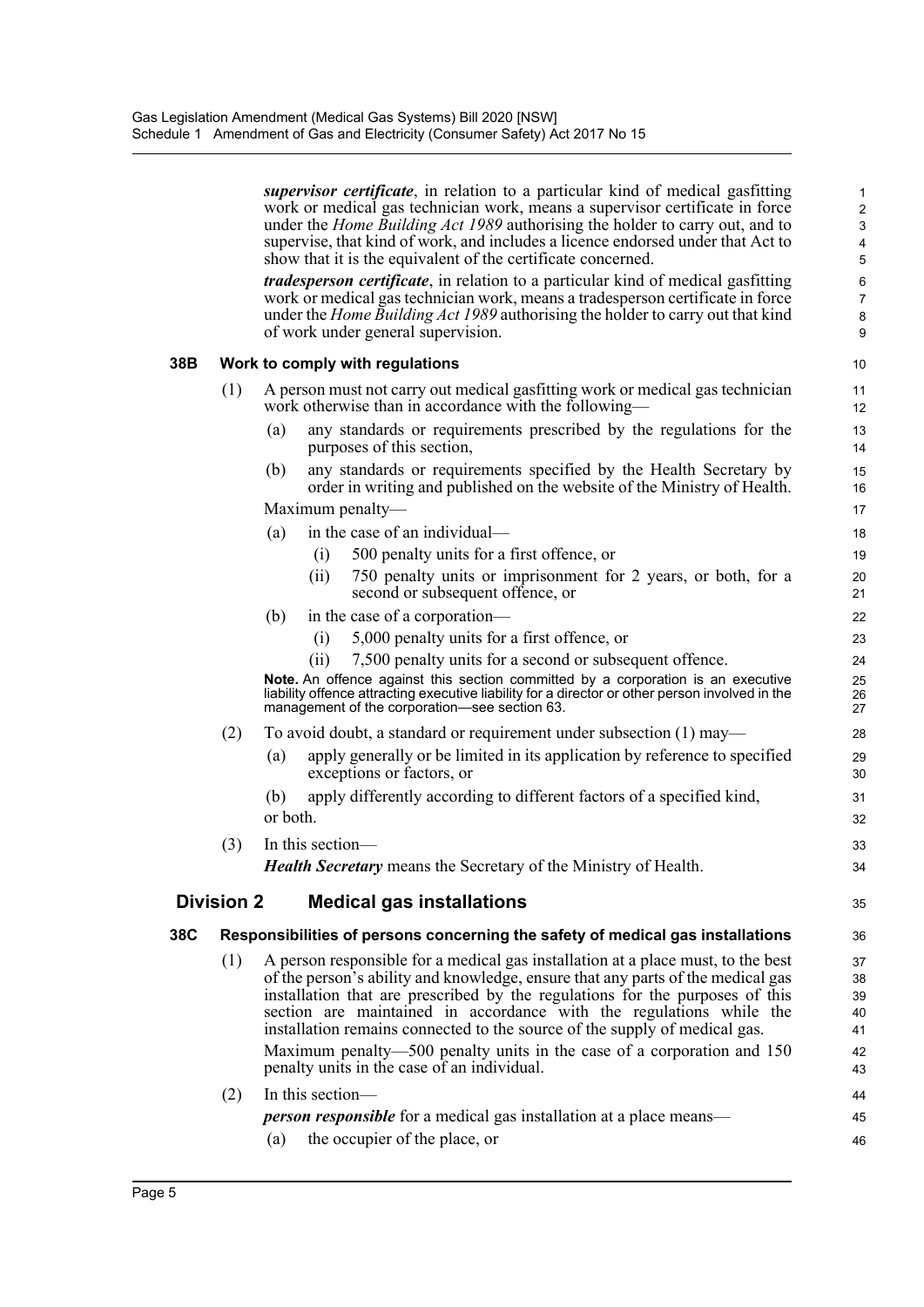|     |                                              | (b)        | if there is no occupier, any owner of the place.                                                                                                                                                                                                                                                                                                                 | 1                          |  |  |  |  |  |  |  |
|-----|----------------------------------------------|------------|------------------------------------------------------------------------------------------------------------------------------------------------------------------------------------------------------------------------------------------------------------------------------------------------------------------------------------------------------------------|----------------------------|--|--|--|--|--|--|--|
| 38D |                                              |            | Offence of interfering with medical gas installations                                                                                                                                                                                                                                                                                                            | 2                          |  |  |  |  |  |  |  |
|     | (1)                                          |            | A person who carries out any type of work for fee or reward at or near a place<br>where a medical gas installation is located must ensure that the carrying out of<br>the work, and the work, do not interfere with the installation in a way that<br>adversely affects the safety of the installation.                                                          | 3<br>4<br>5<br>6           |  |  |  |  |  |  |  |
|     |                                              |            | Maximum penalty—500 penalty units in the case of a corporation and 200<br>penalty units in the case of an individual.                                                                                                                                                                                                                                            | 7<br>8                     |  |  |  |  |  |  |  |
|     | (2)                                          |            | A person who-                                                                                                                                                                                                                                                                                                                                                    | 9                          |  |  |  |  |  |  |  |
|     |                                              | (a)        | carries out any type of work at or near a place where a medical gas<br>installation is located, and                                                                                                                                                                                                                                                              | 10<br>11                   |  |  |  |  |  |  |  |
|     |                                              | (b)        | carries out the work in a way that adversely affects the safety of the<br>installation, and                                                                                                                                                                                                                                                                      | 12<br>13                   |  |  |  |  |  |  |  |
|     |                                              | (c)        | knows, or ought to have known, that the installation has been adversely<br>affected,                                                                                                                                                                                                                                                                             | 14<br>15                   |  |  |  |  |  |  |  |
|     |                                              |            | must, as soon as is reasonably practicable after becoming aware that the<br>installation has been adversely affected, take reasonable steps to make the<br>installation safe.                                                                                                                                                                                    | 16<br>17<br>18             |  |  |  |  |  |  |  |
|     |                                              |            | Maximum penalty—500 penalty units in the case of a corporation and 200<br>penalty units in the case of an individual.                                                                                                                                                                                                                                            | 19<br>20                   |  |  |  |  |  |  |  |
| 38E | Notice of defective medical gas installation |            |                                                                                                                                                                                                                                                                                                                                                                  |                            |  |  |  |  |  |  |  |
|     | (1)                                          |            | The responsible person for medical gasfitting work carried out on land must,<br>within the period prescribed by the regulations, give the following persons<br>written notice of any defective medical gas installation on the land discovered<br>in the course of carrying out the medical gasfitting work—                                                     | 22<br>23<br>24<br>25       |  |  |  |  |  |  |  |
|     |                                              | (a)        | the owner of the land,                                                                                                                                                                                                                                                                                                                                           | 26                         |  |  |  |  |  |  |  |
|     |                                              | (b)        | the occupier of the land (if the owner does not occupy the land).<br>Maximum penalty—100 penalty units.                                                                                                                                                                                                                                                          | 27<br>28                   |  |  |  |  |  |  |  |
|     | (2)                                          |            | The responsible person for medical gasfitting work carried out on land must,<br>within the period prescribed by the regulations, give the Secretary written<br>notice of any defective medical gas installation on the land discovered in the<br>course of carrying out the medical gasfitting work that poses an imminent<br>threat to public health or safety. | 29<br>30<br>31<br>32<br>33 |  |  |  |  |  |  |  |
|     |                                              |            | Maximum penalty-100 penalty units.                                                                                                                                                                                                                                                                                                                               | 34                         |  |  |  |  |  |  |  |
|     | (3)                                          | defective. | A defective medical gas installation is discovered if the responsible person, or<br>a person carrying out the medical gasfitting work under the responsible<br>person's supervision, becomes aware that the installation concerned is                                                                                                                            | 35<br>36<br>37<br>38       |  |  |  |  |  |  |  |
|     | (4)                                          |            | In this section-                                                                                                                                                                                                                                                                                                                                                 | 39                         |  |  |  |  |  |  |  |
|     |                                              |            | <i>responsible person</i> for medical gasfitting work means—                                                                                                                                                                                                                                                                                                     | 40                         |  |  |  |  |  |  |  |
|     |                                              | (a)        | in the case of work carried out or proposed to be carried out by the<br>holder of an endorsed contractor licence or a supervisor certificate<br>under the <i>Home Building Act 1989</i> authorising the holder to do the<br>work, the holder of that licence or certificate, or                                                                                  | 41<br>42<br>43<br>44       |  |  |  |  |  |  |  |
|     |                                              | (b)        | in the case of work carried out or proposed to be carried out under the<br>immediate or general supervision of the holder of an endorsed<br>contractor licence or a supervisor certificate under the <i>Home Building</i>                                                                                                                                        | 45<br>46<br>47             |  |  |  |  |  |  |  |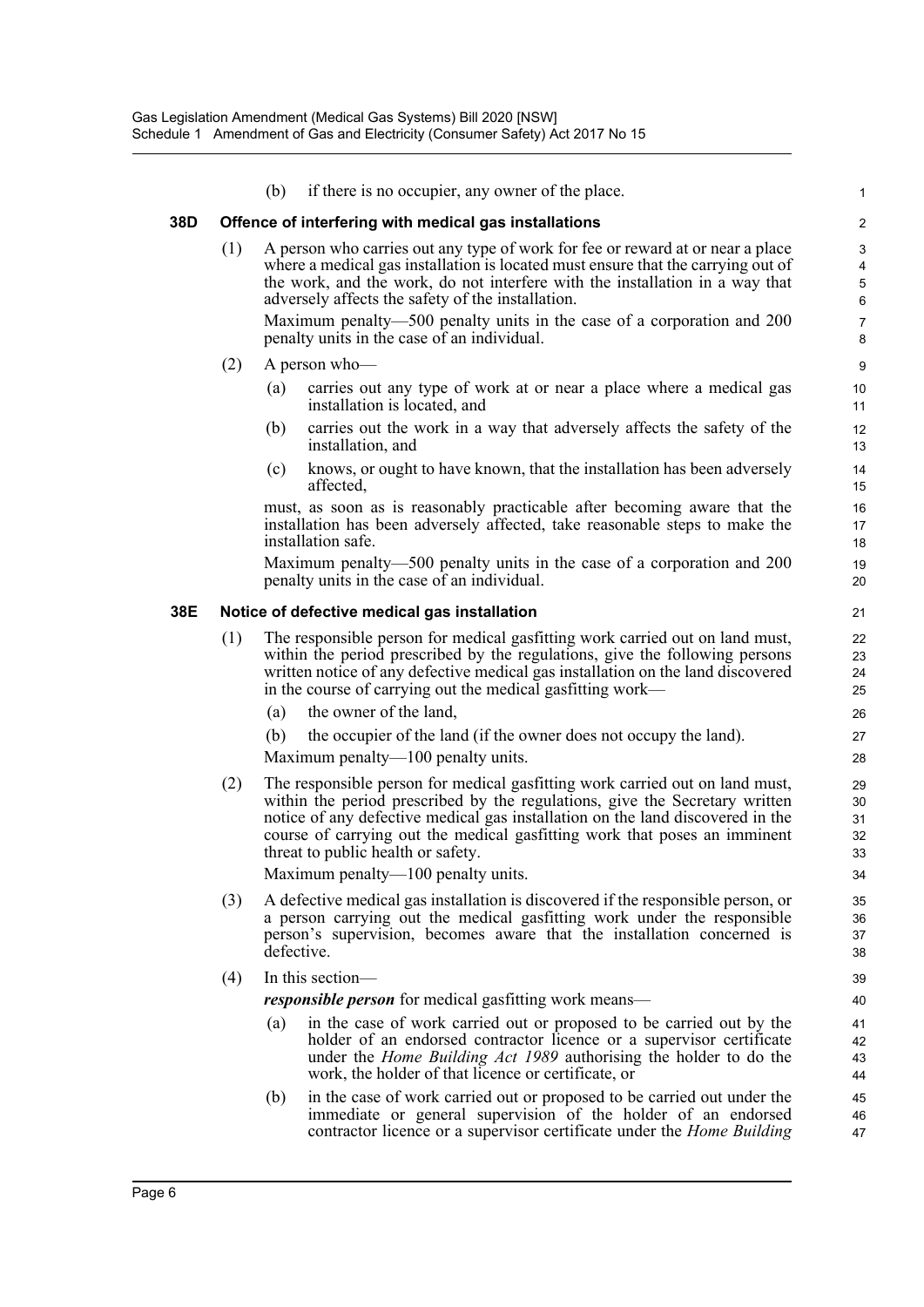*Act 1989* authorising the holder to supervise the work, the holder of the endorsed contractor licence or supervisor certificate.

1 2

#### **38F Regulation of installations**

|                     | 38F |                   |          |            | <b>Regulation of installations</b>                                                                                                                                                                                                   | 3                   |
|---------------------|-----|-------------------|----------|------------|--------------------------------------------------------------------------------------------------------------------------------------------------------------------------------------------------------------------------------------|---------------------|
|                     |     |                   | matters- |            | The regulations may make provision for or with respect to the following                                                                                                                                                              | 4<br>5              |
|                     |     |                   | (a)      |            | testing, inspection and compliance requirements that must be carried<br>out on completion of medical gasfitting work,                                                                                                                | 6<br>$\overline{7}$ |
|                     |     |                   | (b)      |            | the use and maintenance of medical gas installations,                                                                                                                                                                                | 8                   |
|                     |     |                   | (c)      |            | the connection of containers, regulators or appliances to medical gas<br>installations.                                                                                                                                              | 9<br>10             |
| $\lbrack 7 \rbrack$ |     |                   |          |            | Section 39 Meanings of "serious electrical accident" and "serious gas accident"                                                                                                                                                      | 11                  |
|                     |     |                   |          |            | Insert after the definition of <b>serious</b> gas accident—                                                                                                                                                                          | 12                  |
|                     |     |                   |          |            | Note. For the purposes of Parts 6 and 7, serious gas accident is taken to include<br>serious medical gas accident. See section 5A.                                                                                                   | 13<br>14            |
| [8]                 |     |                   |          |            | Section 40 Notification of serious electrical and gas accidents                                                                                                                                                                      | 15                  |
|                     |     |                   |          |            | Omit section $40(1)(a)$ . Insert instead—                                                                                                                                                                                            | 16                  |
|                     |     |                   | (a)      |            | in relation to a serious medical gas accident—within 24 hours after the<br>accident, and                                                                                                                                             | 17<br>18            |
|                     |     |                   | (a1)     |            | in any other case—within 7 days after the accident, and                                                                                                                                                                              | 19                  |
| [9]                 |     | <b>Section 44</b> |          |            |                                                                                                                                                                                                                                      | 20                  |
|                     |     |                   |          |            | Omit the section. Insert instead—                                                                                                                                                                                                    | 21                  |
|                     | 44  | <i>incidents</i>  |          |            | Arrangements with other public authorities regarding certain investigable                                                                                                                                                            | 22<br>23            |
|                     |     | (1)               |          | following— | The Secretary, SafeWork NSW, the Energy Secretary and the Health<br>Secretary may enter into arrangements regarding any one or more of the                                                                                           | 24<br>25<br>26      |
|                     |     |                   | (a)      |            | the referral of investigable incidents—                                                                                                                                                                                              | 27                  |
|                     |     |                   |          | (i)        | to SafeWork NSW for investigation or other action under the<br>Work Health and Safety Act 2011, or                                                                                                                                   | 28<br>29            |
|                     |     |                   |          | (i)        | to the Secretary for investigation or other action under this Act, or                                                                                                                                                                | 30                  |
|                     |     |                   |          | (iii)      | to the Energy Secretary for investigation or other action under the<br>Electricity Supply Act 1995 or the Gas Supply Act 1996, or                                                                                                    | 31<br>32            |
|                     |     |                   |          | (1V)       | to the Health Secretary for investigation or other action under any<br>legislation administered by the Health Minister,                                                                                                              | 33<br>34            |
|                     |     |                   | (b)      | same time, | matters concerning an investigable incident that is the subject of<br>investigation or other action by more than one of those persons at the                                                                                         | 35<br>36<br>37      |
|                     |     |                   | (c)      |            | the co-operative exercise of the respective functions of those persons in<br>respect of investigable incidents,                                                                                                                      | 38<br>39            |
|                     |     |                   | (d)      |            | the sharing of information relevant to, and for the purposes of, enabling<br>or assisting any of them to carry out their functions under this Part.                                                                                  | 40<br>41            |
|                     |     | (2)               |          |            | The Secretary, SafeWork NSW, the Energy Secretary and the Health<br>Secretary are jointly to cause notice of any arrangements entered into under<br>this section to be published in the Gazette as soon as is practicable after they | 42<br>43<br>44      |

**[9] Section 44**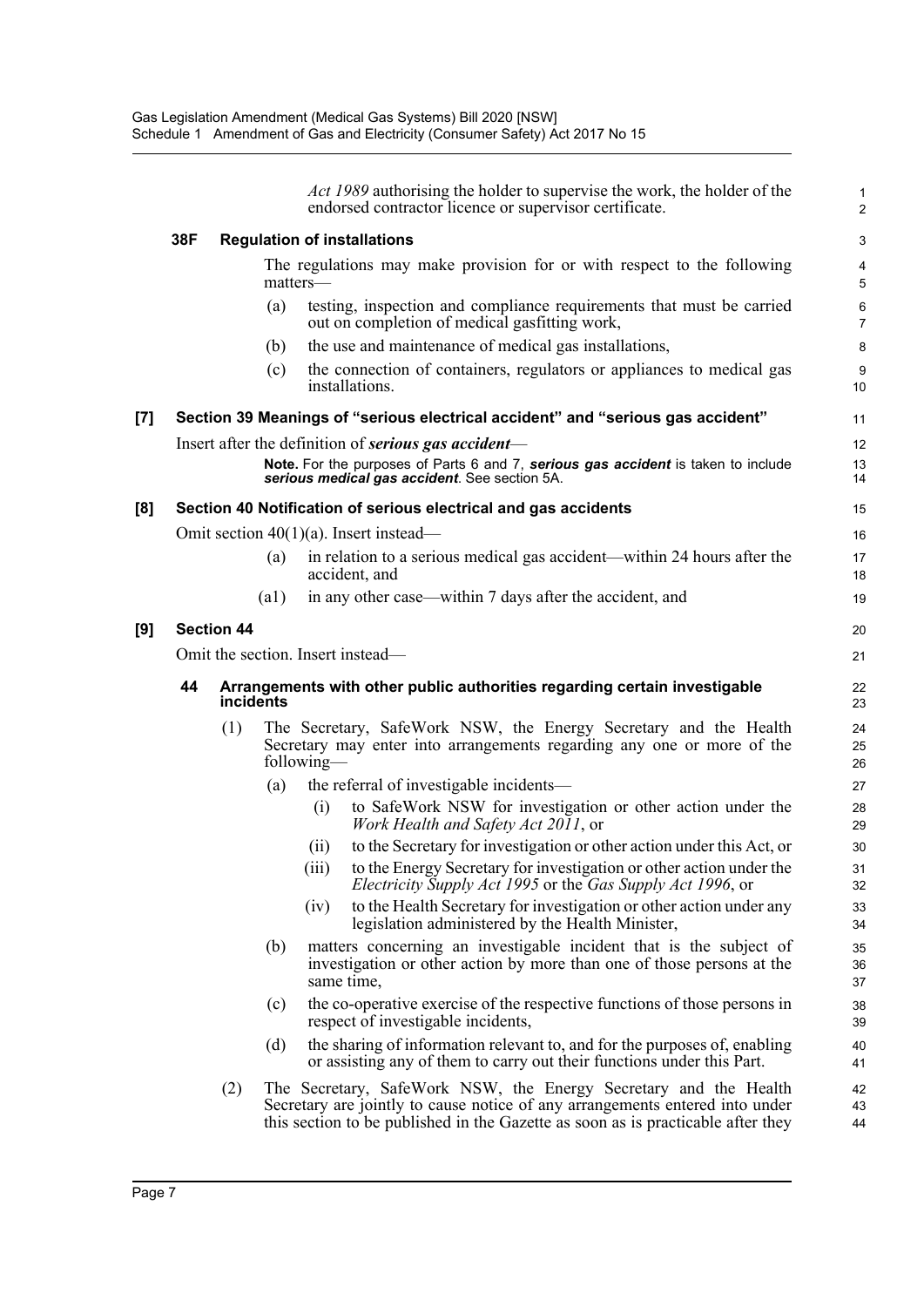are entered into. However, a failure to publish any such arrangements does not affect their validity.

39

40 41

- (3) A party to an arrangement entered into under this section—
	- (a) may decline, discontinue or defer an investigation or other action in relation to an investigable incident to give effect to the arrangement, and
	- (b) may disclose any information concerning a matter involving an investigable incident that was duly obtained by that party to another party to the arrangement to which the matter is referred so as to give effect to the arrangement.
- (4) A party to which a matter is referred under an arrangement entered into under this section may investigate or deal with information obtained in respect of the matter referred in order to give effect to the arrangement.
- (5) In this section— *Energy Secretary* means the Secretary of the Department of Planning, Industry and Environment. *Health Minister* means the minister administering the *Public Health Act 2010*. *Health Secretary* means the Secretary of the Ministry of Health. *investigable incident* means an accident or other incident-(a) in which electricity, gas or medical gas is involved, and (b) as a consequence of which a person dies or suffers permanent disability, is hospitalised, receives treatment from a registered health practitioner or is unable to attend work for any period of time. *SafeWork NSW* means SafeWork NSW as referred to in clause 1 of Schedule 2 to the *Work Health and Safety Act 2011*. **[10] Section 53 Investigation of serious electrical or gas accidents** Insert after section 53(b)— (b1) seize, detain or remove, for the purpose of examination or testing, any part of a medical gas installation, **[11] Section 53(c)** Insert "or other recordings" after "photographs" in section 53(c). **[12] Section 53(2)** Insert at the end of the section— (2) An authorised officer who is investigating an accident under Part 6 may be accompanied by a police officer or another person who the authorised officer believes will assist in the investigation, or both. **[13] Section 63 Liability of directors etc for offences by corporation—offences attracting executive liability** Insert after section  $63(1)(e)$ — 11 12 13 14 15 16 17 18 19 20 21 22 23 24 25 26 27 28 29 30 31 32 33 34 35 36 37 38

(e1) section 38B,

#### **[14] Section 68A**

Insert after section 68—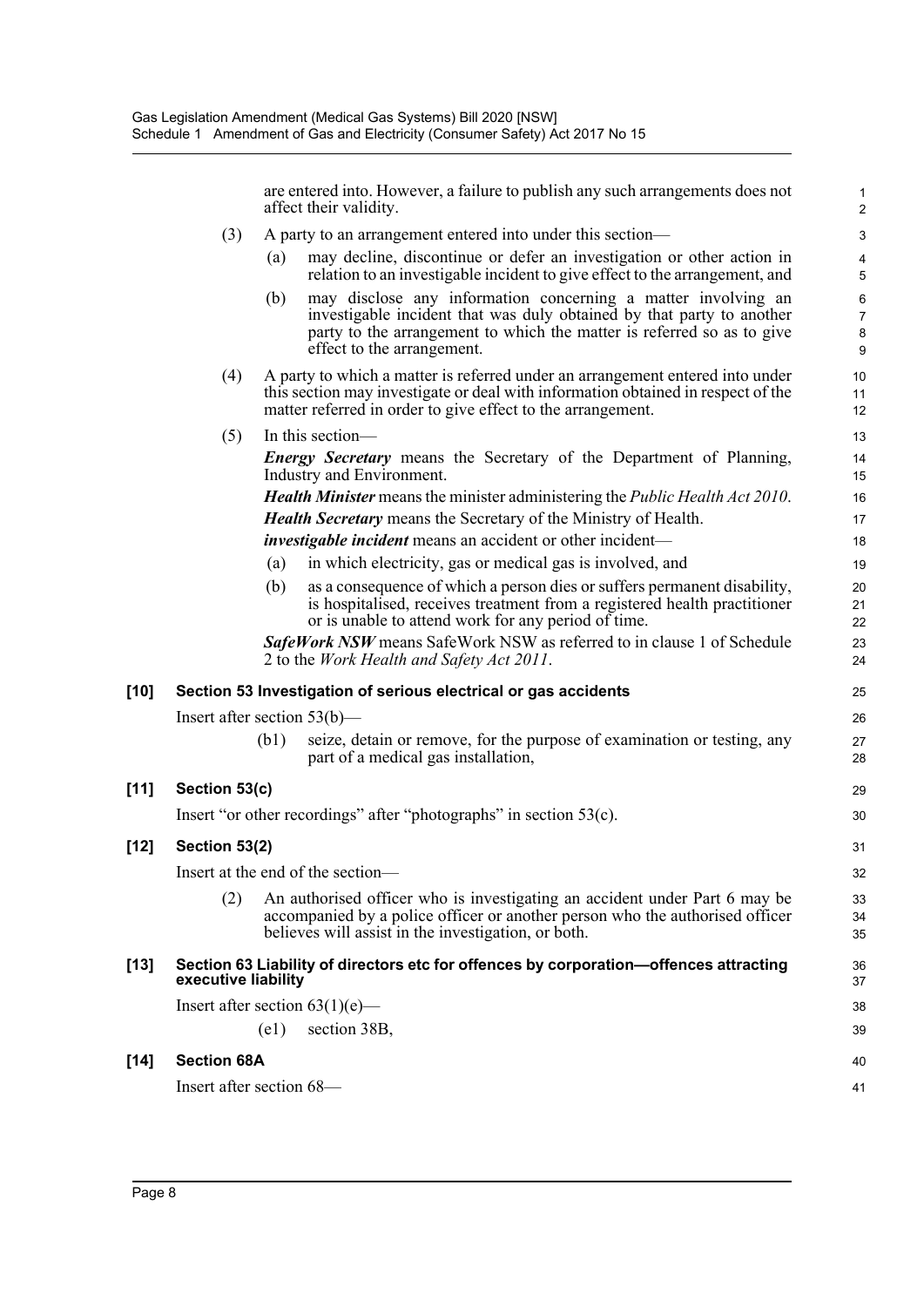#### **68A Continuing offences**

|        | 68A | <b>Continuing offences</b> |           |                                                                                                                                                                                                                                                                                                            |                                                                              |  |
|--------|-----|----------------------------|-----------|------------------------------------------------------------------------------------------------------------------------------------------------------------------------------------------------------------------------------------------------------------------------------------------------------------|------------------------------------------------------------------------------|--|
|        |     | (1)                        | $time)$ — | A person who is guilty of an offence because the person contravenes a<br>requirement made by or under this Act or the regulations (whether the<br>requirement is imposed by a notice or in another way) to do or cease to do<br>something (whether or not within a specified period or before a particular | $\overline{c}$<br>$\mathbf{3}$<br>$\overline{\mathbf{4}}$<br>$\sqrt{5}$<br>6 |  |
|        |     |                            | (a)       | continues, until the requirement is complied with and despite the fact<br>that any specified period has expired or time has passed, to be liable to<br>comply with the requirement, and                                                                                                                    | $\overline{7}$<br>8<br>$9\,$                                                 |  |
|        |     |                            | (b)       | is guilty of a continuing offence for each day the contravention<br>continues.                                                                                                                                                                                                                             | 10<br>11                                                                     |  |
|        |     | (2)                        |           | This section does not apply to an offence if the relevant provision of this Act<br>or the regulations does not provide for a penalty for a continuing offence.                                                                                                                                             | 12<br>13                                                                     |  |
|        |     | (3)                        | revoked.  | This section does not apply to the extent that a requirement of a notice is                                                                                                                                                                                                                                | 14<br>15                                                                     |  |
| $[15]$ |     |                            |           | <b>Section 70 Disclosure of information</b>                                                                                                                                                                                                                                                                | 16                                                                           |  |
|        |     |                            |           | Insert ", medical gas installations" after "gas installations" in section 70(3).                                                                                                                                                                                                                           | 17                                                                           |  |
| $[16]$ |     |                            |           | <b>Section 75 Regulations</b>                                                                                                                                                                                                                                                                              | 18                                                                           |  |
|        |     |                            |           | Insert ", medical gas installations" after "gas installations" in section $75(2)(m)$ .                                                                                                                                                                                                                     | 19                                                                           |  |
| $[17]$ |     | <b>Section 75(2)(n)</b>    |           |                                                                                                                                                                                                                                                                                                            | 20                                                                           |  |
|        |     |                            |           | Insert ", medical gasfitting work, medical gas technician work" after "gasfitting work".                                                                                                                                                                                                                   | 21                                                                           |  |
| $[18]$ |     |                            |           | Schedule 1 Savings, transitional and other provisions                                                                                                                                                                                                                                                      | 22                                                                           |  |
|        |     |                            |           | Insert at the end of the Schedule-                                                                                                                                                                                                                                                                         | 23                                                                           |  |
|        |     | Part 3                     |           | Provisions consequent on enactment of Gas<br><b>Legislation Amendment (Medical Gas Systems)</b><br><b>Act 2020</b>                                                                                                                                                                                         | 24<br>25<br>26                                                               |  |
|        | 24  |                            |           | Transitional exemption from offence requiring medical gas related work to be<br>carried out by qualified persons                                                                                                                                                                                           | 27<br>28                                                                     |  |
|        |     | (1)                        |           | Section 38A does not have effect during the transitional period.                                                                                                                                                                                                                                           | 29                                                                           |  |
|        |     | (2)                        |           | In this clause, <i>transitional period</i> means the period beginning on 1 November<br>2020 and ending at the end of 30 April 2021.                                                                                                                                                                        | 30<br>31                                                                     |  |